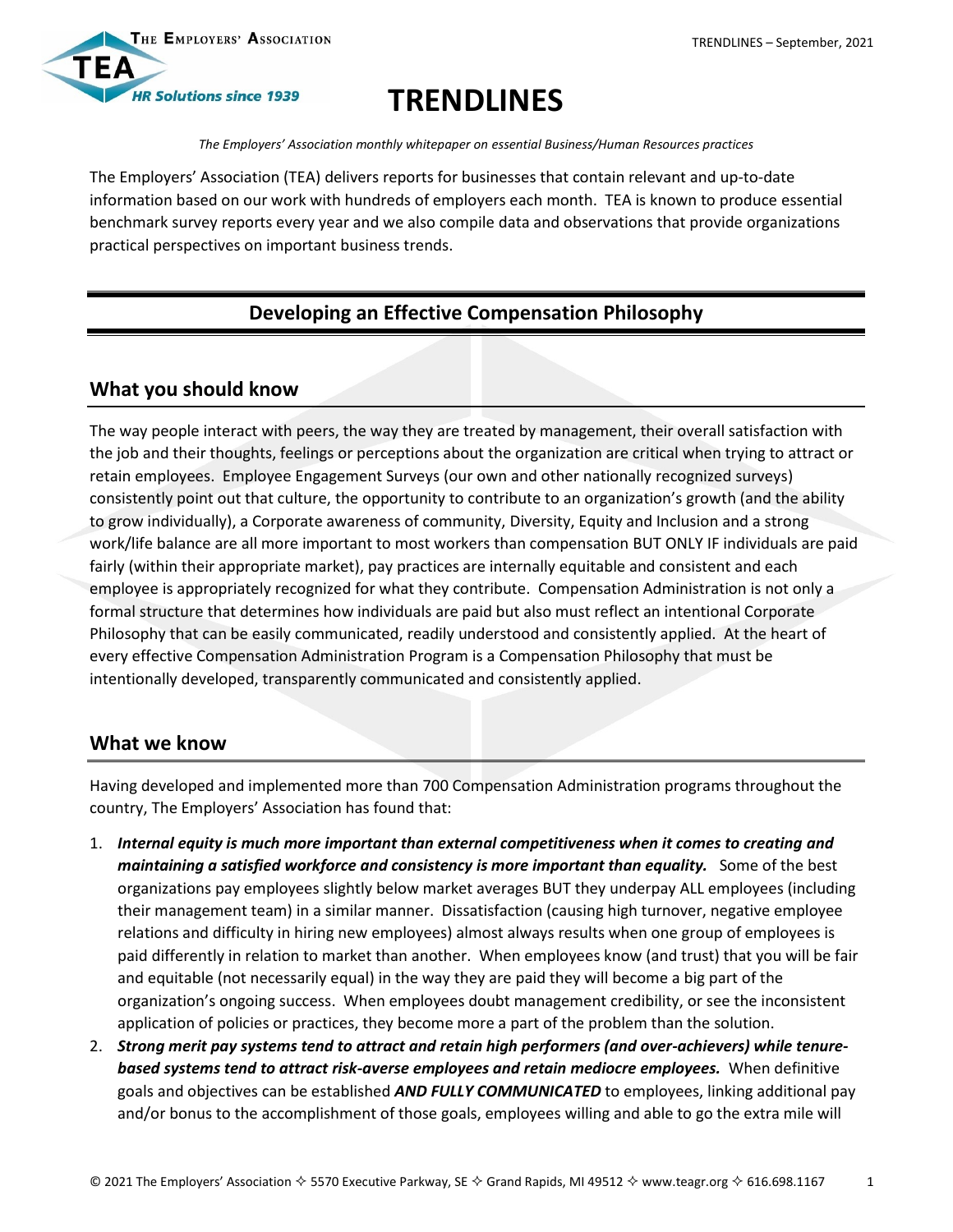step forward. Paying for accomplishments is an effective way to attract and retain the best while paying for "presence" tends to attract and retain employees that may be "good" but will never be "great."

- 3. Pay is only a part of the equation when it comes to compensation administration. Benefits, working conditions, flexibility, autonomy and the freedom to learn from mistakes are far more critical in creating an environment that will attract quality employees and retain a highly competent workforce. While the emerging workforce may SEEK a better work/life balance, anything that an employer can do to implement a better quality of life will benefit ALL employees and help to retain a diverse mix of ideas, talents and perspectives that will contribute to overall success.
- 4. *There is a "new normal" of increased entry level pay rates due to the "war for talent" and the impact of federal and state unemployment benefits.* The official minimum wage rate has not increased but from a practical perspective applicants and employees expect higher starting pay in entry level positions than they received prior to COVID-19. Employers are having to react/respond with previously unconsidered rates of pay to pull employees from the ranks of the unemployed AND offer benefits, flexibility and work/life balance in order to retain them.
- 5. *Organizations that adjust ALL RANGES within their compensation structure with an "across the board" cost of living factor* have found they are having difficulty attracting entry level employees and retaining highly qualified leaders while potentially overpaying their mid-level employees.
- 6. *NEVER expect discretionary "gifts" to change or modify behavior.* Link bonus / incentive programs to performance (individual and corporate), letting employees know what they must do to earn a bonus (and what could lessen their bonus), rather than giving spot cash rewards that are not linked to profits, performance or expectations. Like most change, incentive bonus pay should be the result of DELIBERATE and INTENTIONAL CONSIDERATION starting with what you hope to accomplish then working backwards to how best to bring that goal to fruition. An effective bonus program should be able to change behavior, motivate performance and reward individual (or group) contributions to the bottom line. Gifts are nice but do not meet these criteria so, while appreciated for a short time they do not typically translate to increased productivity, better quality, improved performance, a safer work environment, better customer satisfaction or higher profitability.
- 7. *Compensation Administration IS NOT a static science.* Pay ranges should be updated regularly to reflect changing market conditions AND should be tempered by an organization's ability to pay. In order to effectively administer compensation organizations must realize that pay ranges are market driven but that pay adjustments should reward individual employee performance.
- 8. *An organization can develop any system it might wish to use or benchmark against competitive practices but unless those decisions are condensed to writing, communicated to employees and applied consistently they will not effectively attract or retain a qualified workforce.*

## **What it means**

TOTAL COMPENSATION is a combination of pay, benefits, time off and Organizational Culture. An outside "third party" can be helpful in developing a plan and a structure that will ensure external competitiveness and internal equity. An organization must take the time to consider HOW it wants to "match up" to the competition and what areas are most critical in attracting and retaining employees. Companies that seek technologically savvy workers may need to offer more pay, more time off, opportunities for growth and more flexibility to workers. Organizations needing a highly experienced workforce may need to offer more benefits and stability. All employees want to be recognized for what they do but different generations, backgrounds and levels of experience do not typically seek the same kinds of rewards.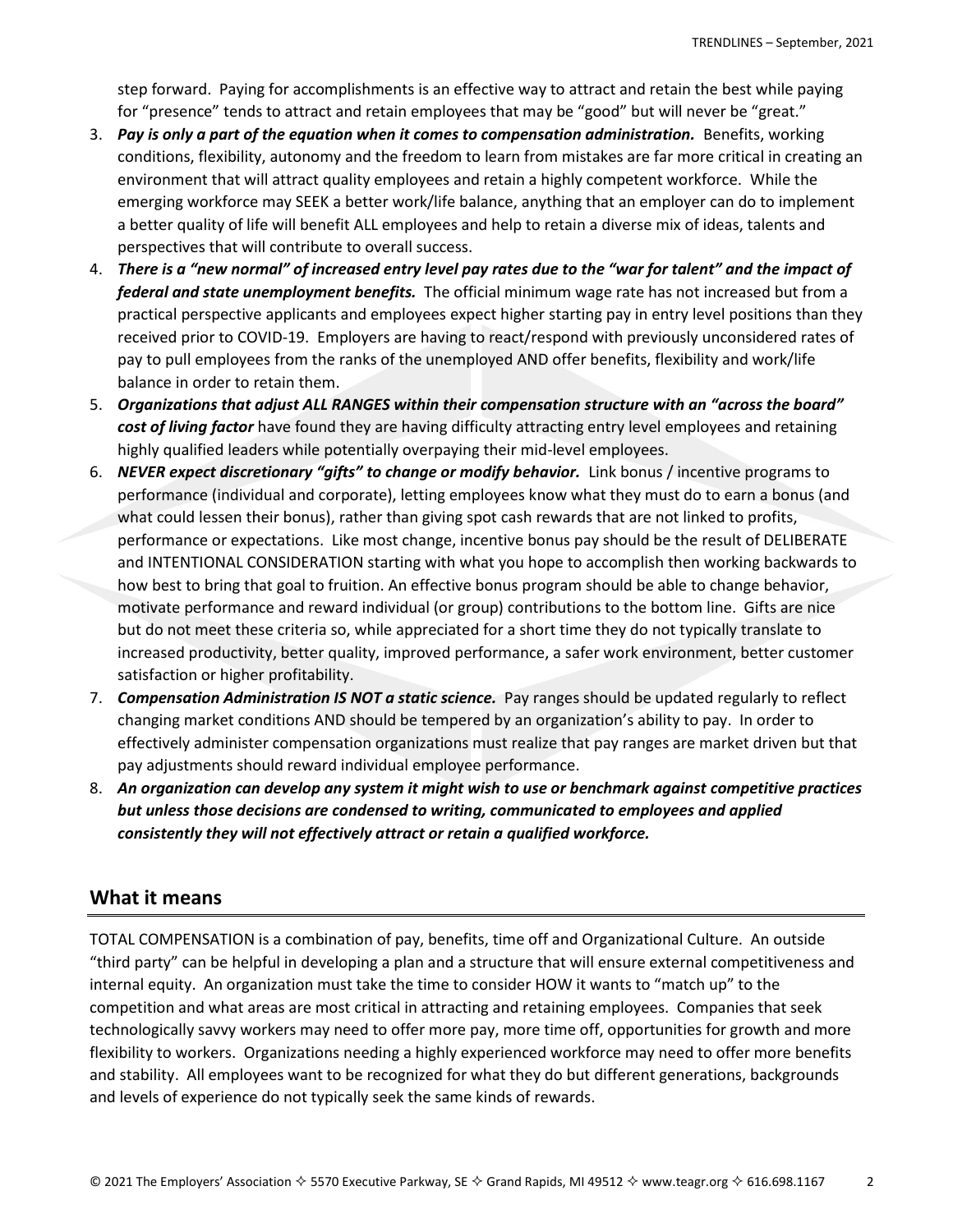Considering HOW you want to compare to the market and WHAT you are willing to provide to employees IN EXCHANGE FOR what you expect them to provide to the organization and HOW WELL they perform are the basic components of a strong Compensation Philosophy – a statement that should be developed intentionally and communicated without reservation. This philosophy should be consistently applied so that employees know what is expected of them AND what they will receive in return for their accomplishments. Developing a strong Compensation Administration Program that recognizes this will allow organizations to attract, retain and reward exceptional employees. Be intentional in your compensation practices – profitable and productive business models are not accidental – while considering TOTAL COMPENSATION rather than ONLY hourly or annual pay. Employers that treat everyone identically (rather than differently based on what they contribute and how well they perform) will find they have created a safe haven for mediocre workers. Exceptionally talented employees seek recognition and appropriate rewards for their individual contributions. Marginal employees provide as little as management will allow and are happy to accept as much as they are provided. An organization must look to balance what it can afford with what it is willing to provide while maintaining an acceptable margin in order to remain sustainable. Developing and communicating a Compensation Philosophy will help to solidify this position while ensuring that employees are treated fairly and equitably while establishing mutual respect.

#### **What you can do**

Organizations should develop and communicate a Corporate Compensation Philosophy (considering total compensation and appropriate pay/benefits/recognition requirements of its desired workforce) that can be shared with employees. Publishing a set of standards and expectations helps to "cement" employees in place by defining how their organization pays in relation to "market," what employees must do in order to be recognized and receive a greater reward and what opportunities might exist within their organization to allow growth. We see more organizations "growing their own" talent as qualified workers are already working so skilled and knowledgeable employees must be developed rather than hired – and in order to retain talent employers must provide competitive pay, benefits, an exceptional culture and opportunities for advancement. In order to attract and retain the best people you must honestly say what you intend to do about total compensation and do what you said you were going to do. A strong Compensation Philosophy should allow an organization to:

- 1. Attract a qualified, diverse workforce through a competitive compensation program.
- 2. Retain and motivate the workforce by recognizing and rewarding individual and group achievement, contribution, and excellence.
- 3. Provide a non-discriminatory merit-based compensation program; and
- 4. Reward individuals for activities performed that are far beyond the scope of their assigned responsibilities, that do not interfere with the performance of their regular duties, that require significant investments of both time and intellectual capital.

A strong Compensation Philosophy should ensure that the organization utilizes local resources to establish and maintain competitive pay levels within relevant markets (considering available resources), that provides both external competitiveness and internal equity that is consistent with job content, responsibilities, and requirements. Consistent with the above, salaries for administrative and support staff should consistently mirror relevant markets, exceeding competitive rates for job proficiency when performance is substantially above established standards and expectations and lagging relevant markets when performance is below established standards and expectations. Employees should have a right to know how you perceive their performance, their strengths, and areas needing improvement.